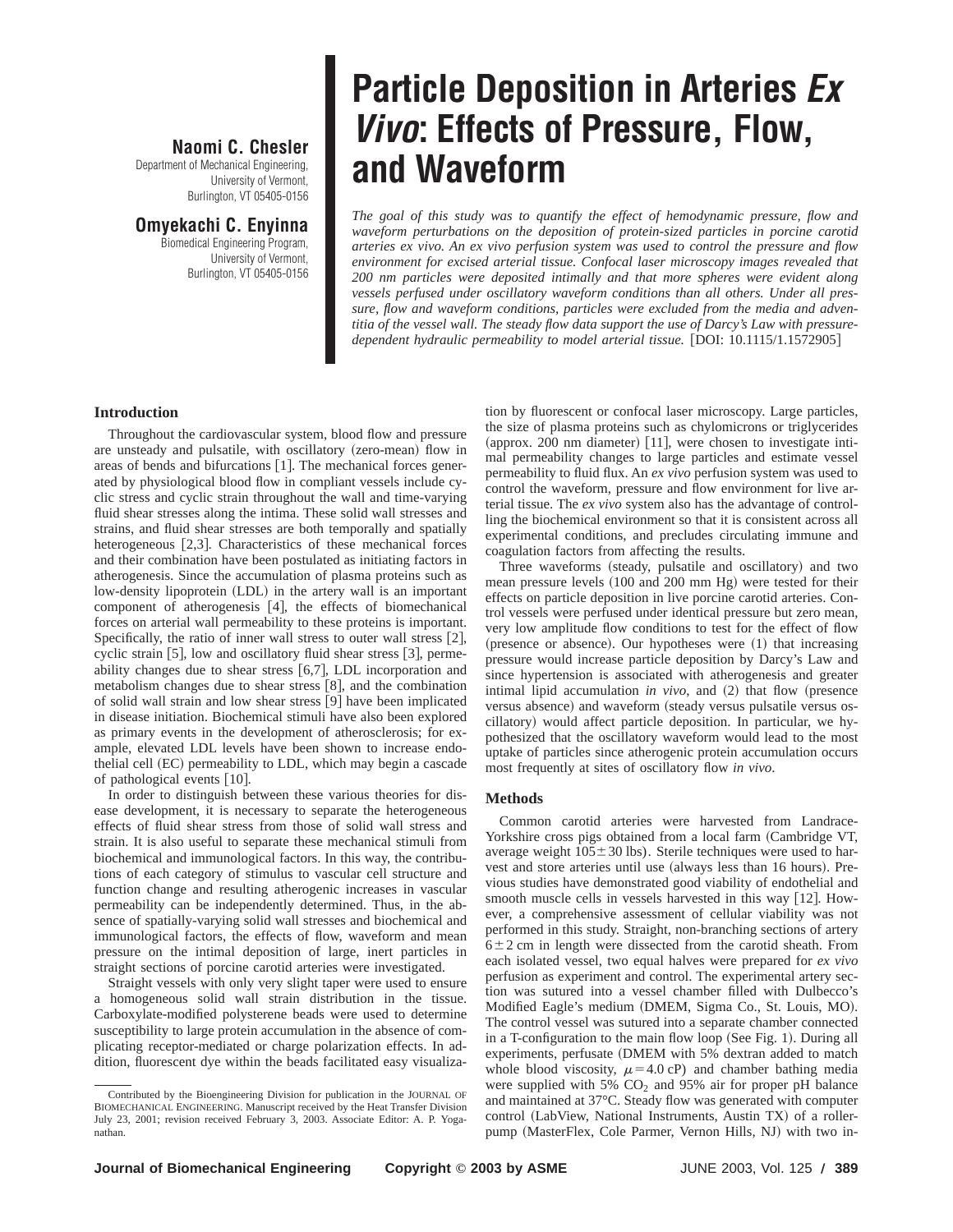

**Fig. 1 Ex vivo perfusion system for pulsatile waveform, variable pressure.**

line pulse dampeners consistent with previous studies  $[13]$ . Pulsatile and oscillatory waveforms were generated with computer control of a gear pump (Ismatec, Cole Parmer, Vernon Hills, NJ) that had a faster response time and did not generate roller-induced flowrate fluctuations  $(Fig. 1)$ . The perfusion system for oscillatory flow was identical to the pulsatile one except that independent, pressurized reservoirs stopped flow upstream of the pump and downstream of the vessel. To obtain a physiological mean shear stress of 15 dynes/cm<sup>2</sup> for vessels of average inner diameter  $4.5$ mm under steady and pulsatile conditions, the mean flow rate was set to 210 ml/min. The mean flow rate for the oscillatory waveform was approximately zero. The amplitude of shear stress oscillation for the pulsatile and oscillatory waveforms was set to 4  $dynes/cm<sup>2</sup>$  by controlling the flow waveform at the gear pump. This value was chosen to approximate the amplitude of shear oscillation found at the outer wall of the carotid sinus in humans  $(-1.5\pm5.5$  dynes/cm<sup>2</sup>) [3]. The mean transmural pressure for all experiments was either 100 or 200 mm Hg, adjusted with a tubing clamp on the downstream side of the vessel. For these conditions, the longitudinal gradient in transmural pressure within a smoothwalled vessel should be less than 1 mm Hg, assuming Poiseuilletype viscous losses. Time-varying pressures and flow rates were recorded at several time points during each experiment. Representative time-varying flowrate and pressure for the steady and pulsatile waveforms at mean pressure of 100 mm Hg are shown in Fig. 2.

In their respective sealed chambers, experimental and control vessels equilibrated to pressure, flow and *ex vivo* environmental conditions (temperature,  $pH$ , etc.) for two hours. Then, a dilute solution of  $200$  nm Texas red-labeled microspheres  $(0.1$  percent solid fraction in 10 ml, Molecular Probes, Eugene, OR) was added to 400 ml of pefusing media. The experimental vessel was then perfused for six hours with steady, pulsatile or oscillatory flow; the no-flow control vessel experienced pressure fluctuations but no mean flow for the same amount of time, with the same perfusate. The control vessel under oscillatory, no-flow conditions experienced very small fluctuations in shear stress (approx.  $\leq \pm 1$ ). The outlet of the control vessel was bled once each hour to maintain pH and particle concentrations in the vessel lumen. After eight hours total of perfusion, vessels were fixed overnight at

pressure in 3 percent paraformaldehyde in phosphate buffered saline (Sigma Co.), flash frozen in tissue freezing medium and stored at  $-70^{\circ}$ C.

Thin  $(10 \mu m)$  were cut and stained with SYTOX green nucleic acid stain (Molecular Probes) for visualization with a Bio-Rad MRC 1024ES confocal laser scanning microscopy system (Bio-Rad Laboratories, Hercules, CA). All images were collected at  $10\times$  magnification. Sequential images were captured under 488 nm and 568 nm wavelength excitation to visualize SYTOX green and Texas red fluorescence, respectively. These gray scale images were then imported into Adobe Photoshop (Version 4.5; Adobe Systems, San Jose, CA), colorized and merged as 24-bit RGB. In



**Fig. 2** Representative flowrate (A) and pressure (B) generated **during steady and pulsatile perfusion of a porcine carotid artery ex vivo at a mean pressure of 100 mm Hg.**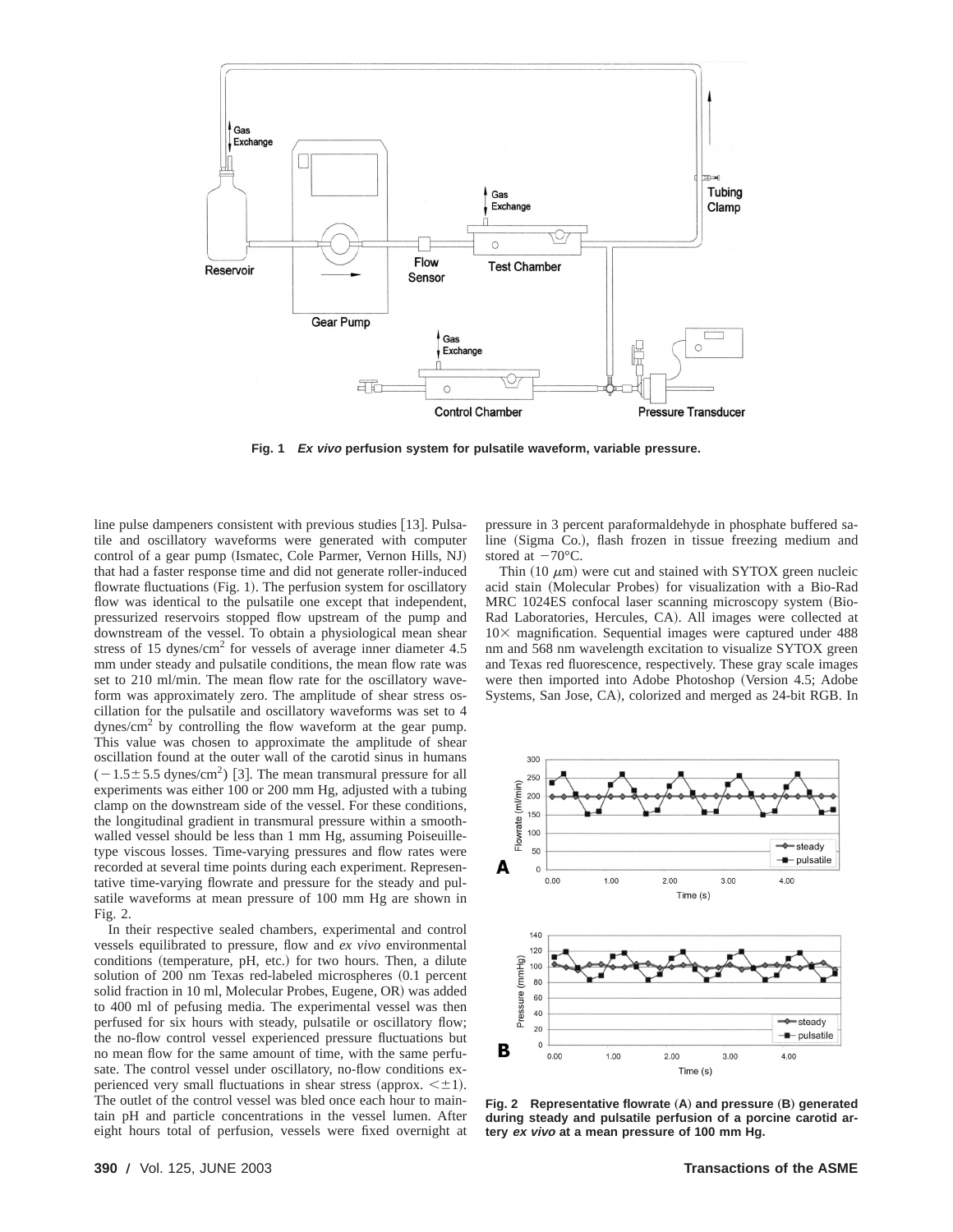

**Fig. 3 Confocal laser microscopy images of vessels perfused with microspheres under steady** "**A, B**… **and pulsatile** "**C, D**… **conditions. Images A and C are control** "**no-flow**…**, B and D are** experimental (flow). Probes fluoresce in the red wavelength; cell nuclei fluoresce green. Im**ages were taken at 10Ã magnification.**

Photoshop, total number of red pixels (intensity  $>156$  on a scale of 1 to 256) were counted in the intimal regions and divided by the total length (in pixels) of the internal elastic lamina. Pixel count was converted to area by the formula  $A = cP^2$ , where *c* is the pixel count and  $P$  is a one-dimensional pixel length in microns, computed by the Bio-Rad LaserSharp software for the given objective and image capture conditions. Under the image capture conditions used, the optical section thickness was larger than the tissue section thickness.

Twenty-one experiments were performed on porcine carotid arteries ( $\bar{P}$ =100: 4 steady, 3 pulsatile, 6 oscillatory;  $\bar{P}$ =200: 4 steady, 4 pulsatile) with each experiment generating flow and noflow control specimens. Two sections of each specimen were stained and two images of each section were taken. Quantitation was performed on all images and averaged for each specimen. Statistical analyses were performed using SAS statistical software (SAS Institute Inc., Cary NC). One observation under high mean pressure, pulsatile flow was discarded as an outlier, three standard deviations away from (and higher than) the mean. To analyze the control, no-flow data, a two-way analysis of variance (ANOVA) was performed to test the hypotheses that pressure and waveform had significant effects. The assumption of normality failed for the both the flow data and the flow data adjusted for baseline by subtracting the paired no-flow control data. A natural log transformation successfully normalized both sets of data; these transformed data were then analyzed with two-way ANOVA to re-test the hypotheses that pressure and waveform had significant effects. The simple effects of pressure on the steady (no-flow and transformed flow) data were also tested. To permit a comparison of control, no-flow values to the paired experimental, flow values, both data sets were transformed with the natural log and tested for the effect of flow (presence or absence).

One unfixed, unfrozen tissue specimen was prepared for scanning electron microscopy (SEM) to observe the details of particle deposition on the intimal surface. This specimen was fixed in paraformaldehyde and stored in Millonig's phosphate buffer at 4°C immediately after *ex vivo* perfusion. Two 2 mm<sup>2</sup> pieces were then cut and rinsed in fresh Millonig's phosphate buffer, postfixed in 1% osmium tetroxide for 45 minutes at 4°C, dehydrated through graded ethanol solutions, critical point dried, and sputter coated for four minutes with gold/palladium. These specimens were viewed on a JEOL T300 Scanning Electron Microscope.

### **Results**

Qualitative confocal laser microscopy image analysis revealed that spheres were excluded from the media and adventitia for all conditions, in nearly all specimens, and that the most spheres were evident along the intimal surface under oscillatory waveform conditions. Representative microscopy images of particle deposition under steady and pulsatile flow conditions are shown in Fig. 3.

Analyses of the quantified particle deposition data for all pressure and flow perturbations revealed that the waveform was significant ( $p$ <0.0001) for the no-flow control data but pressure was not ( $p=0.53$ ). The interaction between waveform and flow was not significant ( $p=0.56$ ). For the experimental flow data groups, waveform was significant  $(p<0.001)$  but again pressure was not  $(p=0.09)$  and no significant interaction was found  $(p=0.35)$ . To further explore the effect of waveform independent of mean pressure level for the steady and pulsatile conditions, the control (noflow) values were subtracted from the corresponding experimental (flow) values for each vessel pair to determine the additive increase in intimal deposition with flow at each condition. When the data was adjusted for baseline values in this way (and then transformed to satisfy the assumption of normality), no factors or interactions were significant (all  $p > 0.1$ ). Testing for the simple effect of pressure on the steady groups yielded no significant differences between either the no-flow control ( $p=0.132$ ) or transformed flow  $(p=0.601)$  data. The effect of flow (presence or absence) with all conditions grouped was highly significant (*p*  $< 0.0001$ ).

The raw data, area of deposited spheres per unit intimal surface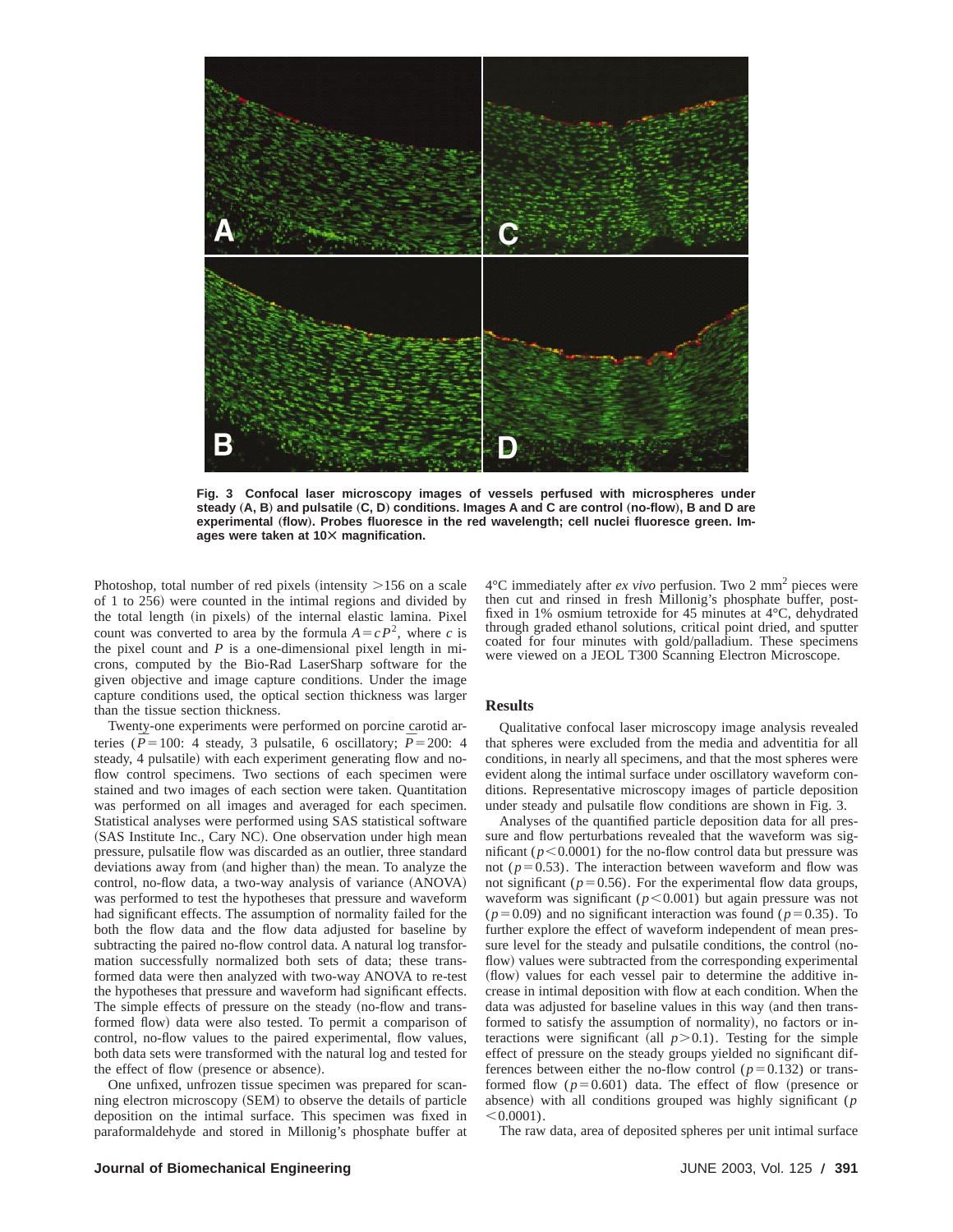

**Fig. 4 Sphere area to intimal surface area ratio quantified from conofocal laser microscopy images of vessels perfused under steady** "**white**…**, pulsatile** "**light gray**… **and oscillatory** "**dark gray**… **waveforms at mean pressures of 100 mmHg and 200 mmHg.** Hatching differentiates flow (unhatched) from no flow (hatched). Bars represent mean $\pm$ standard deviation.

area, for all conditions are provided in graphical (Fig. 4) and tabular (Table 1) form. The baseline-adjusted data are plotted in Fig. 5.

Scanning electron microscopy revealed spheres clustered and possibly adhered to the intimal surface of a vessel exposed to oscillatory flow conditions (Fig.  $6$ ). The non-smooth state of the intimal surface is most likely due to the zero-pressure fixation process and may be a site of some damage to the intima. Histological observations of the tissue revealed endothelial cell coverage in most but not all areas of tissue sections (data not shown).

#### **Discussion**

The exclusion of 200 nm particles from the media and adventitia of arteries found in this study agrees well with previous studies. While small particles such as albumin  $(2 \text{ nm})$  and LDL  $(20 \text{ nm})$ nm) have been shown to penetrate the intima of perfused arteries [14,15], adenoviral particles (approx. 100 nm) are generally excluded [16]. However, carboxylate-modified polystyrene beads

**Table 1 Mean and standard deviation of intimal deposition** of particles (area ratio) for all waveform, pressure and flow **conditions.**

|                        | Waveform:                                   | Steady                             | Pulsatile                          | Oscillatory     |
|------------------------|---------------------------------------------|------------------------------------|------------------------------------|-----------------|
| Flow:<br><b>Absent</b> | Pressure:<br>$100$ mm $Hg$<br>$200$ mm $Hg$ | $0.27 \pm 0.08$<br>$0.56 \pm 0.30$ | $0.96 \pm 0.23$<br>$0.97 \pm 0.32$ | $2.47 \pm 0.66$ |
| <b>Present</b>         | $100$ mm $Hg$<br>$200$ mm $Hg$              | $0.70 \pm 0.31$<br>$1.07 \pm 0.75$ | $1.18 \pm 0.45$<br>$2.57 \pm 1.11$ | $4.08 \pm 0.75$ |



**Fig. 5 Baseline-adjusted sphere deposition data for steady, pulsatile and oscillatory waveforms to determine the additive effect of flow. Mean values for each group are shown.**



**Fig. 6 Scanning electron micrograph showing microspheres clustered and deposited along the intima.**

identical to those used here, except 100 nm in diameter, have been shown to reach the media and adventitia of human saphenous veins in low concentrations  $[17]$ . The complete exclusion of 200 nm particles not only points toward an obvious size-dependence of intimal permeability but also suggests that the intimal barrier of these vessels was sufficiently intact for the short (8-hour) duration of these experiments to prevent penetration of particles to the media.

Assuming that the intima is completely impermeable to 200 nm particles but somewhat permeable to fluid, the rate of fluid flux per unit length can be estimated from the data obtained in this study. Note that the fluid flux could be driven transmurally by either pressure or concentration gradients. By mass conservation, if the luminal concentration of particles is *c*, the steady transmural flow *Q*, the vessel radius and length *R* and *L*, respectively, and particle thickness accumulated in time  $t$  along the intima  $x$  (for  $x \geq 0$  the particle radius), then

$$
x = \frac{cQt}{2\pi RL} \tag{1}
$$

Thus if changes in radius with time are small, and the concentration of and duration of exposure to particles is consistent, then the intimal deposition of large particles is proportional to transmural fluid flow per unit length. While this relationship may be quite useful under steady flow and no-flow conditions, care must be taken when different waveform conditions are applied. If the transient nature of deposition is different under different waveform conditions, this approximate relationship may not hold.

Nevertheless, transmural vascular fluid flux, estimated with this relationship, may be a clinically relevant quantity. Plasma proteins not wholly excluded from the vessel wall by an intact intima could be driven sub-endothelial by fluid convective forces, which would increase with increasing transmural flow. In particular, small plasma proteins such as LDL may accumulate at atherogenesis-prone sites *in vivo* due in part to locally-increased fluid flow, independent from LDL receptor-dependent mechanisms.

A priori, we had hypothesized  $(1)$  that increasing pressure would increase particle deposition, and  $(2)$  that flow (presence versus absence) and waveform (steady versus pulsatile versus oscillatory) would affect deposition as well. In particular, we hypothesized that the oscillatory waveform would lead to the most uptake of particles through an increase in permeability. While oscillatory flow did lead to the largest accumulation of particles along the intima, the absence of significant pressure-dependent accumulation is difficult to interpret.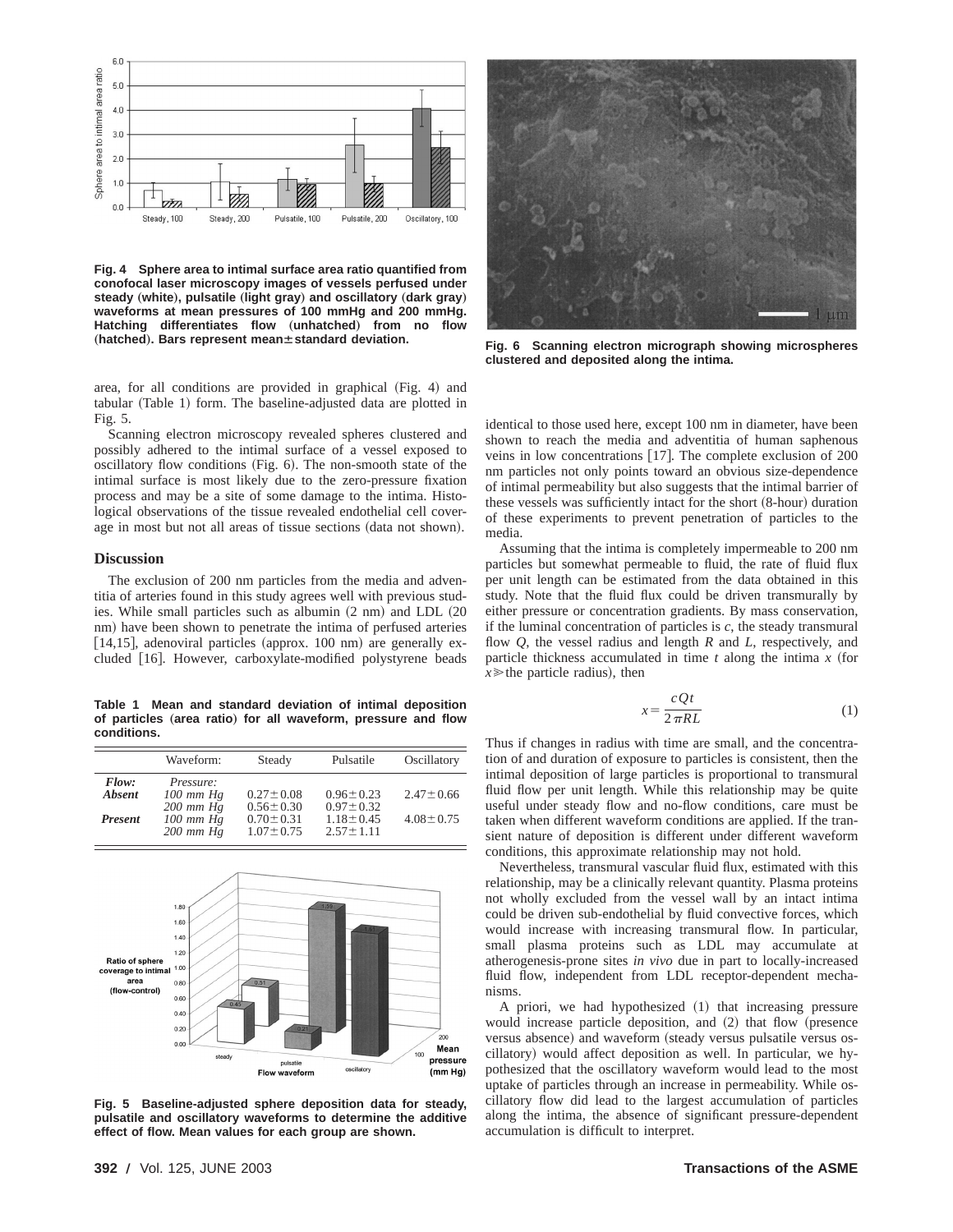According to Darcy's Law for a homogeneous, incompressible, porous medium with constant permeability *k*, transmural fluid flow, *Q*, should be linearly proportional to the transmural pressure gradient:

$$
Q = -k \frac{A}{\mu} \frac{dP}{dr}
$$
 (2)

where *A* is the cross-sectional area of the tissue and  $\mu$  is the viscosity of the perfusate. We predicted increasing pressure would increase transmural fluid flux and thereby increase intimal particle deposition as particles were excluded from the media by the intima. Contrary to this hypothesis, surface particle deposition did not significantly change with pressure for either the steady or the pulsatile waveform, under either no-flow or flow conditions. In a previous study comparing venous to arterial transport of plasma proteins *in vivo* (such that mean pressures are significantly different), flux of small plasma proteins  $(<20$  nm) showed a marked nonlinear dependence on transmural pressure [15]. Similarly, in human saphenous vein, intimal deposition of adenovirus-sized particles  $(100 \text{ nm})$  [17] and oligodeoxynucleotides  $(<5 \text{ nm})$  [18] increased with increasing pressure *ex vivo*. The absence of a significant pressure effect in our data may be due to the small sample size in each group and correspondingly large variances. Alternatively, permeability of the arterial wall, *k*, may decrease slightly with pressure due to radial tissue compression and compaction, so that increases in transmural fluid flow and thus accumulation of large particles are small (and not significant) as pressure increases. However, this is speculation.

The significance of the waveform variable for the no-flow data indicates that a time-varying pressure profile of physiologically reasonable amplitude increases particle deposition over a nearly steady pressure profile at the same mean pressure. As shown in Fig. 2B, the steady flow perfusion system did generate some pressure fluctuations (residual roller effects), but these were significantly smaller in amplitude than the pulsatile pressure fluctuations. While the mechanism for the increased deposition with the pulsatile and oscillatory waveforms may be increased transmural flow, changes in available intimal surface area cannot be neglected. That is, pressure-induced vessel dilations may have allowed more particles to contact the wall surface during peaks in pressure. However, in the absence of a constant, small transmural flow entraining particles to the vessel surface, it is not clear how the particles would adhere such that they were not released as the pressure decreased. The spheres themselves are designed (carboxylate-modified) to limit non-specific binding. In addition, the suspension solution for particles during perfusion was serumfree. Sphere deposition along the intima should not be receptormediated in the absence of protein adherent to the particle surface.

The significance of the waveform variable for the flow data, coupled with the absence of any significance differences in the baseline-adjusted data  $(Fig. 5)$ , suggests that the presence of axial flow in the range tested does not affect the fundamental mechanisms driving particles to the intimal surface. Since the baselineadjusted flow data essentially removes the effect of pressure, an effect of pressure was not expected for the steady and pulsatile experiments. Indeed, if we assume, as justified above, that particle deposition is an estimate of transmural flow and then apply Darcy's Law to the baseline-adjusted data, it would appear that permeability is relatively constant with pressure for a steady waveform. In contrast, the pulsatile perfusion results are more complex: at the lower pressure condition the relative permeability is lower than at the corresponding steady condition, but at the higher pressure condition it is much higher. Furthermore, the relative permeability appears to increase with pressure even though these data have been pressure-adjusted by the no-flow data. We can observe that the increase in particle deposition under high pressure pulsatile perfusion (with flow) is several-fold higher than the no-flow deposition, and this difference between pulsatile flow and no-flow is much larger than the difference under steady con-

ditions. Interestingly, the difference between flow and no-flow deposition is of similar magnitude in the high pressure pulsatile and normal (100 mm Hg) pressure oscillatory perfusion conditions. In contrast, under normal mean pressure pulsatile perfusion, the difference between the flow and no-flow deposition is much less than for any other condition, although this result is not statistically significant in the transformed data set. This latter observation argues against a purely pulsation-driven mechanism for increased deposition.

The significance of flow as a variable implicates shear stress as an important factor for particle accumulation. However, experimental artifact may account for some of the difference. As described above, the control vessels had zero mean flow (small flow perturbations occurred with pressure fluctuations but were less than 5 ml/min in amplitude). To equilibrate luminal media pH, oxygenation, and particle concentration with the circulating perfusion media, perfusate in the control vessels was refreshed once each hour from the circulating perfusate. If media had been refreshed twice as often, the difference between flow and no-flow might have been smaller and less significant.

No attempt was made in this study to prohibit radial or circumferential strain as in references  $[14,18,19]$  and others. While this manipulation is useful for understanding the role of solid wall deformation in vessel permeability, we were interested in the effects of fluid flow and waveform perturbations on intimal deposition; two pressure levels were tested to assess the pressuredependence of these flow-mediated effects. Also, a comprehensive assessment of tissue viability and cell-specific functionality postexperiment was not performed. However, all interpretations of the data in this study are comparative in nature. While the absolute values of particle deposition may not reflect *in vivo* values, differences in these values with waveform and flow should hold. We also note that intimal injury, when present, was not so severe that these large particles penetrated into the vessel media.

The steady waveform data permit interpretation with Darcy's Law if we assume the permeability of the arterial wall decreases with pressure due to tissue compression and compaction. While the pulsatile and oscillatory perfusion data are intriguing, they are not particularly amenable to interpretation with Darcy's Law. The assumptions of constant tissue permeability and, more importantly, constant radius and cross-sectional area clearly break down. The mechanisms driving deposition and transmural fluid flux with either time-varying pressure alone or time-varying pressure with axial flow may depend on time-dependent tissue deformations which were not controlled for here. Future work will explore analytical models that do explain and predict particle deposition under these conditions, and explore the quantitative relationship between the intimal accumulation of large particles and transmural fluid flow to better estimate pressure- and flowdependent tissue permeability in this *ex vivo* system.

#### **Acknowledgments**

Graduate fellowship (OCE) and other financial support from the Vermont EPSCoR program and the UVM Committee on Research and Scholarship are gratefully acknowledged. This material is based upon work supported by the National Science Foundation CAREER Grant Number 9985012 (NCC). This publication was made possible by NIH grant number RR-15557 from the COBRE Program of the National Center for Research Resources.

## **References**

- [1] Ku, D., 1997, "Blood Flow in Arteries," Annu. Rev. Fluid Mech., 29, pp. 399–434.
- [2] Delfino, A., et al., 1998, "Wall stresses in the carotid bifurcation: effects of wall non-homogeneity and correlation with intimal thickness,'' J Vasc Invest, 4(2), pp. 61-71.
- [3] Ku, D. N., et al., 1985, "Pulsatile flow and atherosclerosis in the human carotid bifurcation. Positive correlation between plaque location and low oscillating shear stress," Arteriosclerosis (Dallas), 5(3), pp. 293–302.